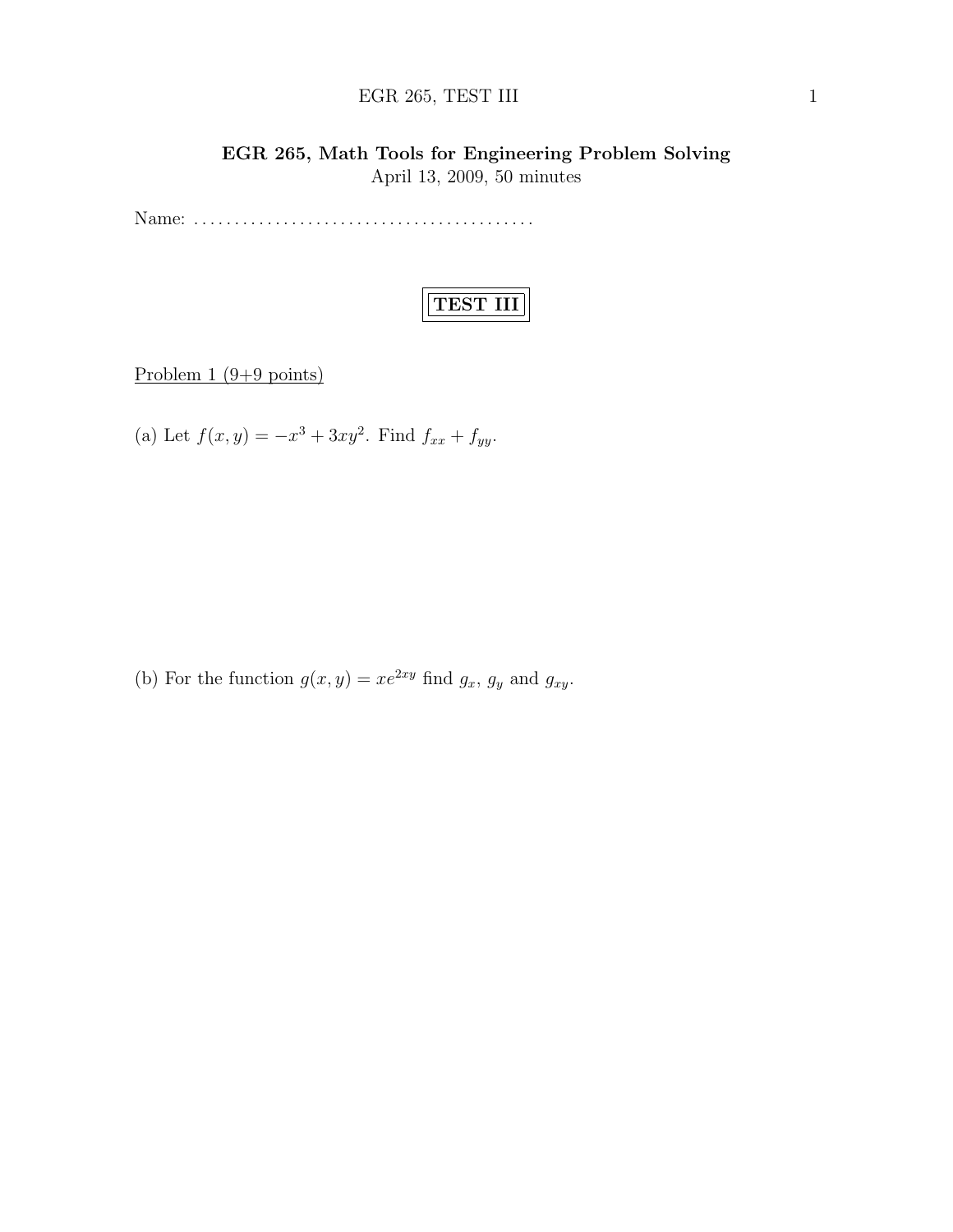## Problem 2 (9+9 points)

(a) For the function of three variables  $h(x, y, z) = x \sin(yz)$  find its gradient  $\nabla h(x, y, z)$ .

(b) Find the directional derivative of  $h(x, y, z)$  at the point  $(1, 3, 0)$  in the direction of the vector  $\mathbf{i} + 2\mathbf{j} - \mathbf{k}$ .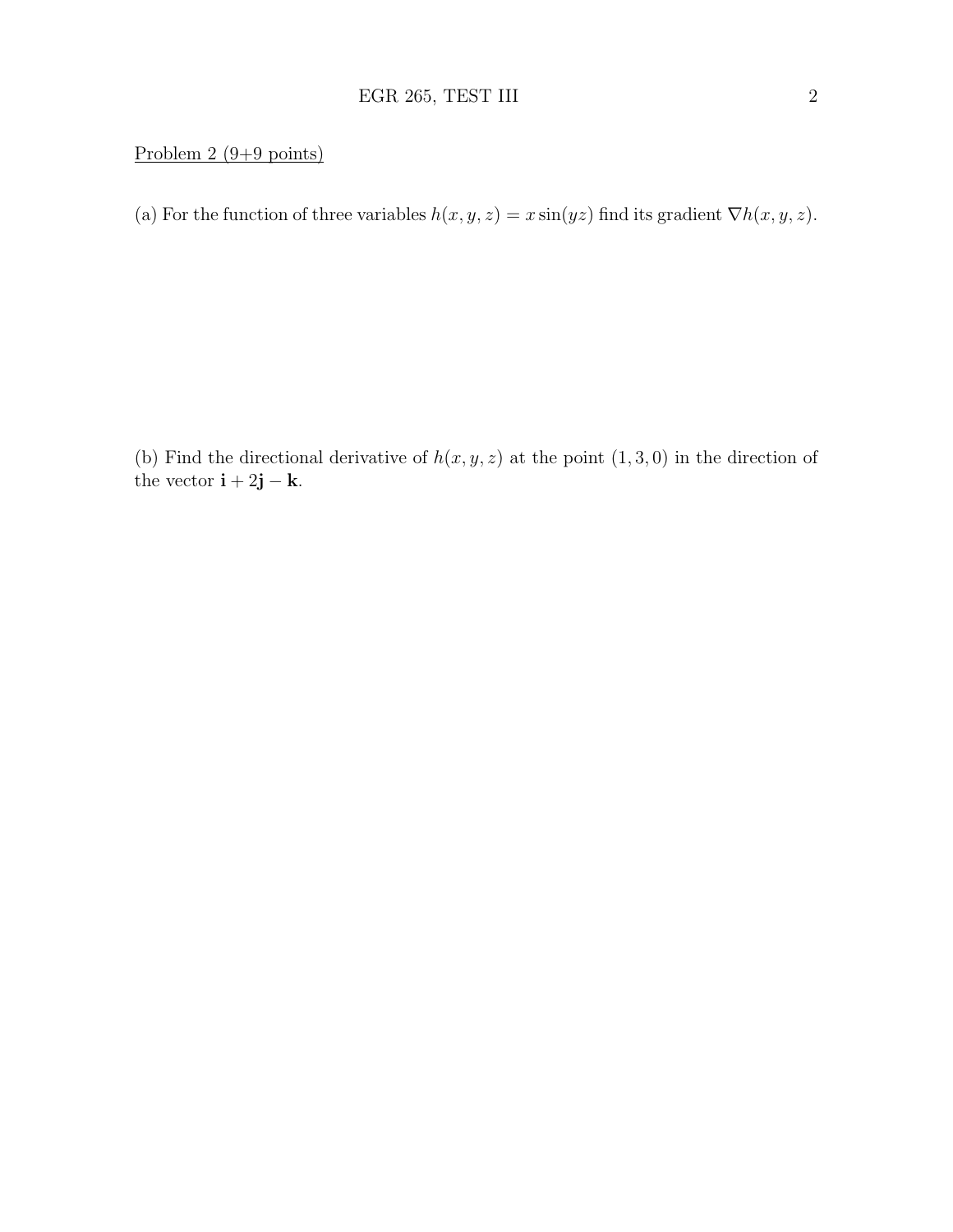### Problem  $3(12+6 \text{ points} + 8 \text{ bonus points})$

(a) Find an equation for the tangent plane to the paraboloid  $z = 2x^2 + y^2$  at the point  $(1, 1, 3).$ 

(b) Also, find parametric equations for the normal line of  $z = 2x^2 + y^2$  at  $(1, 1, 3)$ .

(c) (Bonus) The curve C parameterized by  $x = t$ ,  $y = t$ ,  $z = 3t^2$ ,  $-\infty < t < \infty$  lies in the paraboloid  $z = 2x^2 + y^2$  and goes through the point  $(1, 1, 3)$  for  $t = 1$ . Find a tangent vector **v** to  $C$  at  $(1, 1, 3)$  and a vector **u** which lies in the tangent plane of  $z = 2x^2 + y^2$  at  $(1, 1, 3)$  and is orthogonal to **v**.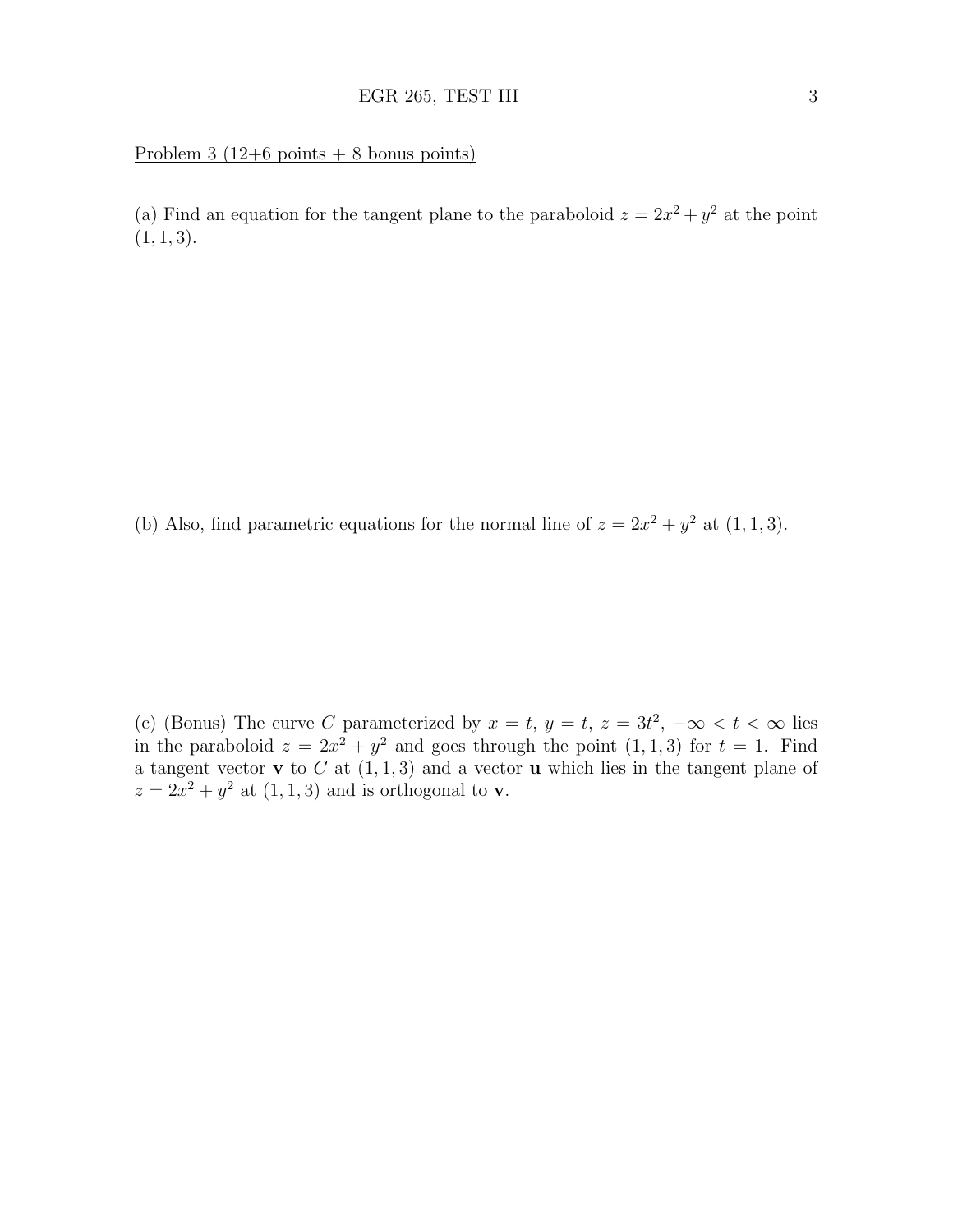# Problem 4 (12 points)

Evaluate  $\int_C (2 + x^2 y) ds$ , where C is the upper half of the unit circle  $x^2 + y^2 = 1$ .

Problem 5 (12 points)

Find the work done by the force field

$$
F(x, y) = 6x^3y\mathbf{i} + e^y\mathbf{j}
$$

along the graph of the function  $y = x^2$ ,  $0 \le x \le 2$ .